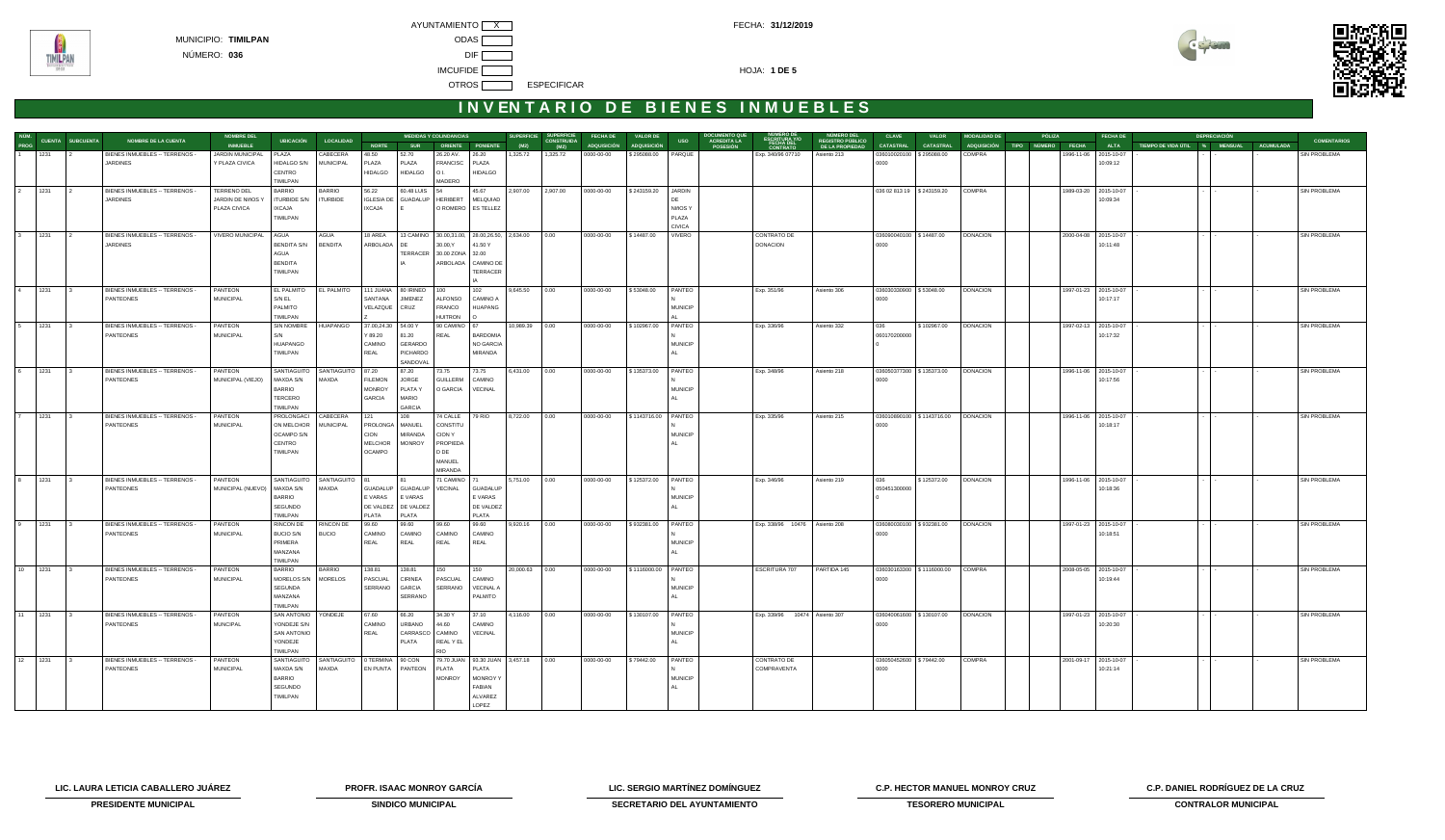

# **INVENTARIO DE BIENES INMUEBLES**

|                        | NÚM<br>PROG CUENTA SUBCUENTA<br>NOMBRE DE LA CUENTA    | <b>NOMBRE DEL</b>              | <b>UBICACIÓN</b>          | <b>MEDIDAS Y COLINDANCIAS</b><br><b>LOCALIDAD</b><br><b>NORTE</b><br>SUR ORIENTE PONIENTE (M2) |                           |                                                                     |                                               |                   |                            | SUPERFICIE SUPERFICIE<br>(M2) CONSTRUIDA<br>(M2) (M2)<br><b>FECHA DE</b><br><b>VALOR DE</b><br><b>USO</b> |                    |                      |                        | <b>DOCUMENTO QUE<br/>ACREDITA LA<br/>POSESIÓN</b><br>NUMERO DE<br>ESCRITURA Y/O<br>FECHA DEL<br>CONTRATO | <b>CLAVE</b>                                      | <b>VALOR</b>            | <b>MODALIDAD DE</b>       | PÓLIZA              | <b>FECHA DE</b> | <b>DEPRECIACIÓN</b>                                             |  | <b>COMENTARIOS</b> |                     |
|------------------------|--------------------------------------------------------|--------------------------------|---------------------------|------------------------------------------------------------------------------------------------|---------------------------|---------------------------------------------------------------------|-----------------------------------------------|-------------------|----------------------------|-----------------------------------------------------------------------------------------------------------|--------------------|----------------------|------------------------|----------------------------------------------------------------------------------------------------------|---------------------------------------------------|-------------------------|---------------------------|---------------------|-----------------|-----------------------------------------------------------------|--|--------------------|---------------------|
|                        |                                                        | <b>INMUEBLE</b>                |                           |                                                                                                |                           |                                                                     |                                               |                   |                            |                                                                                                           | <b>ADQUISICIÓN</b> | <b>ADQUISICIÓN</b>   |                        |                                                                                                          | NÚMERO DEL<br>REGISTRO PÚBLICO<br>DE LA PROPIEDAD | <b>CATASTRAL</b>        | <b>CATASTRAL</b>          |                     |                 | ADQUISICIÓN TIPO NÚMERO FECHA ALTA TIEMPODE VIDA ÚTIL % MENSUAL |  | <b>ACUMULADA</b>   |                     |
| 13 1231                | BIENES INMUEBLES -- TERRENOS -                         | ESTANQUE PUBLICO   CABECERA    |                           | CABECERA                                                                                       | 15.47                     | 15.47 ELVIA 15.07                                                   |                                               |                   | 15.07 ELVIA 233.13 0.00    |                                                                                                           | 0000-00-00         | \$243159.20 ESTANQ   |                        |                                                                                                          |                                                   |                         | \$243159.20               |                     |                 | 0000-00-00 2011-04-06                                           |  |                    | SIN PROBLEMA        |
|                        | PARQUES Y ZOOLOGICOS                                   |                                | <b>MUNICIPAL</b>          | <b>MUNICIPAL</b>                                                                               | <b>ROSARIO</b>            |                                                                     | OSORNIO CRESCENC OSORNIO                      |                   |                            |                                                                                                           |                    |                      |                        |                                                                                                          |                                                   |                         |                           |                     |                 | 11:11:49                                                        |  |                    |                     |
|                        |                                                        |                                | S/N SAN                   |                                                                                                | GUZMAN                    |                                                                     | <b>IANO</b>                                   |                   |                            |                                                                                                           |                    |                      | PUBLICO                |                                                                                                          |                                                   |                         |                           |                     |                 |                                                                 |  |                    |                     |
|                        |                                                        |                                | ANDRES<br>TIMILPAN        |                                                                                                |                           |                                                                     | CASTAñED                                      |                   |                            |                                                                                                           |                    |                      |                        |                                                                                                          |                                                   |                         |                           |                     |                 |                                                                 |  |                    |                     |
| 14 1231 4              |                                                        | PARQUE                         | CAMINO                    | RINCON DE                                                                                      | 119                       | 214.50                                                              | 206.7                                         |                   | 177 CANAL 15,619.25 0.00   |                                                                                                           | 0000-00-00         | \$146662.00 PARQUE   |                        |                                                                                                          | Asiento331                                        | 036                     | \$146662.00               | <b>DONACION</b>     |                 | 1997-02-13 2015-09-23                                           |  |                    | <b>SIN PROBLEMA</b> |
|                        | BIENES INMUEBLES -- TERRENOS -<br>PARQUES Y ZOOLOGICOS | RECREATIVO (AGUA   VECINAL S/N |                           | <b>BUCIO</b>                                                                                   | <b>MARTIN</b>             | MODESTO CAMINO                                                      |                                               | DE AGUA           |                            |                                                                                                           |                    |                      |                        | Exp. 337/96 00621                                                                                        |                                                   | 080340400000            |                           |                     |                 | 10:03:06                                                        |  |                    |                     |
|                        |                                                        | CALIENTE)                      | SEGUNDA                   |                                                                                                | PEREZ                     | ALCANTAR   VECINAL Y                                                |                                               |                   |                            |                                                                                                           |                    |                      |                        |                                                                                                          |                                                   |                         |                           |                     |                 |                                                                 |  |                    |                     |
|                        |                                                        |                                | MANZANA                   |                                                                                                | VELAZQUE                  |                                                                     | CAMINO                                        |                   |                            |                                                                                                           |                    |                      |                        |                                                                                                          |                                                   |                         |                           |                     |                 |                                                                 |  |                    |                     |
|                        |                                                        |                                | TIMILPAN                  |                                                                                                |                           | RIGOBERT REAL                                                       |                                               |                   |                            |                                                                                                           |                    |                      |                        |                                                                                                          |                                                   |                         |                           |                     |                 |                                                                 |  |                    |                     |
|                        |                                                        |                                |                           |                                                                                                |                           | O MONROY                                                            |                                               |                   |                            |                                                                                                           |                    |                      |                        |                                                                                                          |                                                   |                         |                           |                     |                 |                                                                 |  |                    |                     |
|                        |                                                        |                                |                           |                                                                                                |                           | Y PEDRO                                                             |                                               |                   |                            |                                                                                                           |                    |                      |                        |                                                                                                          |                                                   |                         |                           |                     |                 |                                                                 |  |                    |                     |
|                        |                                                        |                                |                           |                                                                                                |                           | <b>RODRIGUE</b>                                                     |                                               |                   |                            |                                                                                                           |                    |                      |                        |                                                                                                          |                                                   |                         |                           |                     |                 |                                                                 |  |                    |                     |
|                        |                                                        |                                |                           |                                                                                                |                           | Z GOMEZ                                                             |                                               |                   |                            |                                                                                                           |                    |                      |                        |                                                                                                          |                                                   |                         |                           |                     |                 |                                                                 |  |                    |                     |
| 15 1231 4              | BIENES INMUEBLES -- TERRENOS -                         | PARQUE                         | <b>BARRIO</b>             | <b>BARRIO</b>                                                                                  | 64.76                     | 64.76                                                               | 100 MONTE 100 MONTE 6,476.00 6,476.00         |                   |                            |                                                                                                           | 0000-00-00         | \$230000.00   PARQUE |                        |                                                                                                          |                                                   |                         | \$0.00                    | <b>DONACION</b>     |                 | 1991-09-22 2015-10-07                                           |  |                    | SIN PROBLEMA        |
|                        | PARQUES Y ZOOLOGICOS                                   | RECREATIVO                     | HIDALGO S/N               | <b>HIDALGO</b>                                                                                 | PROBORD                   | <b>TERRENO</b>                                                      | COMUNAL                                       | COMUNAL           |                            |                                                                                                           |                    |                      |                        |                                                                                                          |                                                   |                         |                           |                     |                 | 10:34:30                                                        |  |                    |                     |
|                        |                                                        | PROBORDO                       | SEGUNDA                   |                                                                                                |                           | COMUNAL                                                             |                                               |                   |                            |                                                                                                           |                    |                      |                        |                                                                                                          |                                                   |                         |                           |                     |                 |                                                                 |  |                    |                     |
|                        |                                                        |                                | MANZANA                   |                                                                                                |                           |                                                                     |                                               |                   |                            |                                                                                                           |                    |                      |                        |                                                                                                          |                                                   |                         |                           |                     |                 |                                                                 |  |                    |                     |
|                        |                                                        |                                | <b>TIMILPAN</b>           |                                                                                                |                           |                                                                     |                                               |                   |                            |                                                                                                           |                    |                      |                        |                                                                                                          |                                                   |                         |                           | <b>COMPRA</b>       |                 |                                                                 |  |                    | <b>SIN PROBLEMA</b> |
| 16 1231 4              | BIENES INMUEBLES -- TERRENOS -<br>PARQUES Y ZOOLOGICOS | UNIDAD DEPORTIVA               | CARRETERA<br>TIMILPAN -   | <b>BARRIO</b><br><b>HIDALGO</b>                                                                |                           | 41.520,4.70 69.287,100. 76.592 Y<br>9,3.364,49.8 518,98.749 269.869 |                                               | 48.331            | 153.755 Y 43,984.00 920.00 |                                                                                                           | 0000-00-00         | \$696533.00 UNIDAD   | <b>DEPORTI</b>         | CONTRATOS DE<br>COMRAVENTA Y                                                                             |                                                   | 0000                    | 036020710200 \$696533.00  |                     |                 | 0000-00-00 2015-10-07<br>10:36:49                               |  |                    |                     |
|                        |                                                        |                                | PATHE S/N                 |                                                                                                |                           |                                                                     | 01,49.660 Y   Y 100.175   PARCELAS   PARCELAS |                   |                            |                                                                                                           |                    |                      |                        | <b>TITULOS</b>                                                                                           |                                                   |                         |                           |                     |                 |                                                                 |  |                    |                     |
|                        |                                                        |                                | PRIMERA                   |                                                                                                | 47.476                    |                                                                     | PARCELAS EJIDALES EJIDALES                    |                   |                            |                                                                                                           |                    |                      |                        | PARCELARIOS                                                                                              |                                                   |                         |                           |                     |                 |                                                                 |  |                    |                     |
|                        |                                                        |                                | MANZANA                   |                                                                                                | CARRETER EJIDALES         |                                                                     |                                               |                   |                            |                                                                                                           |                    |                      |                        |                                                                                                          |                                                   |                         |                           |                     |                 |                                                                 |  |                    |                     |
|                        |                                                        |                                | TIMILPAN                  |                                                                                                |                           |                                                                     |                                               |                   |                            |                                                                                                           |                    |                      |                        |                                                                                                          |                                                   |                         |                           |                     |                 |                                                                 |  |                    |                     |
|                        |                                                        |                                |                           |                                                                                                | TIMILPAN-P                |                                                                     |                                               |                   |                            |                                                                                                           |                    |                      |                        |                                                                                                          |                                                   |                         |                           |                     |                 |                                                                 |  |                    |                     |
|                        |                                                        |                                |                           |                                                                                                | ATHE Y                    |                                                                     |                                               |                   |                            |                                                                                                           |                    |                      |                        |                                                                                                          |                                                   |                         |                           |                     |                 |                                                                 |  |                    |                     |
|                        |                                                        |                                |                           |                                                                                                | CARRETER                  |                                                                     |                                               |                   |                            |                                                                                                           |                    |                      |                        |                                                                                                          |                                                   |                         |                           |                     |                 |                                                                 |  |                    |                     |
|                        |                                                        |                                |                           |                                                                                                | A EJIDAL                  |                                                                     |                                               |                   |                            |                                                                                                           |                    |                      |                        |                                                                                                          |                                                   |                         |                           |                     |                 |                                                                 |  |                    |                     |
| $\overline{17}$   1231 | BIENES INMUEBLES -- TERRENOS -                         | TERRENO PLANTA                 | ZARAGOZA                  | ZARAGOZA                                                                                       | 53.85                     | 92.08 Y                                                             | 26.95                                         | 105.06            | 5,143.77 300.00            |                                                                                                           | 0000-00-00         | \$1567548.00 PLANTA  |                        | CONVENIO DE                                                                                              |                                                   |                         | 036020560200 \$1567548.00 | <b>ENAJENACION</b>  |                 | 2005-05-12 2015-10-02                                           |  |                    | SIN PROBLEMA        |
|                        | PREDIOS NO EDIFICADOS                                  | TRATADORA                      | S/N TERCERA               |                                                                                                | PARCELA                   | 23.75                                                               |                                               | PARCELA BARRANCA  |                            |                                                                                                           |                    |                      | TRATAD                 | <b>ENAJENACION DE</b>                                                                                    |                                                   | 0000                    |                           |                     |                 | 13:04:24                                                        |  |                    |                     |
|                        |                                                        |                                | MANZANA                   |                                                                                                |                           | PACELAS 127                                                         |                                               |                   |                            |                                                                                                           |                    |                      | ORA DE                 | <b>DERECHOS</b>                                                                                          |                                                   |                         |                           |                     |                 |                                                                 |  |                    |                     |
| 18 1231                | BIENES INMUEBLES -- TERRENOS -                         | <b>TERRENO PARA</b>            | TIMILPAN<br>ZARAGOZA      | ZARAGOZA                                                                                       | 99.98                     | 108 Y 128<br>98.90                                                  | 59.20                                         | 58.70             | 5,861.98 0.00              |                                                                                                           | 0000-00-00         | \$26379.00           | AGUAS<br><b>TERREN</b> | CONVENIO                                                                                                 |                                                   | 036020560300 \$26379.00 |                           | CONVENIO            |                 | 2002-04-08 2015-10-02                                           |  |                    | SIN PROBLEMA        |
|                        | PREDIOS NO EDIFICADOS                                  | FOSA DE                        | S/N TERCERA               |                                                                                                | PARCELA                   | PARCELA                                                             | PARCELA                                       | PARCELA           |                            |                                                                                                           |                    |                      | O PARA                 | CONCILIATORIO                                                                                            |                                                   | 0000                    |                           | <b>CONCILIATORI</b> |                 | 13:03:58                                                        |  |                    |                     |
|                        |                                                        | <b>OXIDACION</b>               | MANZANA                   |                                                                                                | 35                        | 67                                                                  | 49                                            |                   |                            |                                                                                                           |                    |                      | FOSA DE                |                                                                                                          |                                                   |                         |                           |                     |                 |                                                                 |  |                    |                     |
|                        |                                                        |                                | TIMILPAN                  |                                                                                                |                           |                                                                     |                                               |                   |                            |                                                                                                           |                    |                      | OXIDACI                |                                                                                                          |                                                   |                         |                           |                     |                 |                                                                 |  |                    |                     |
|                        |                                                        |                                |                           |                                                                                                |                           |                                                                     |                                               |                   |                            |                                                                                                           |                    |                      | ON                     |                                                                                                          |                                                   |                         |                           |                     |                 |                                                                 |  |                    |                     |
| 19 1231                | BIENES INMUEBLES -- TERRENOS -                         | TERRENO PLANTA                 | <b>RINCON DE</b>          | RINCON DE                                                                                      | 100                       | 100 EJIDO 100                                                       |                                               | 100               | 10,000.00 2,000.00         |                                                                                                           | 0000-00-00         | \$45000.00           | <b>TERREN</b>          |                                                                                                          |                                                   |                         | $\frac{1}{2}$ \$ 0.00     | <b>DONACION</b>     |                 | 2007-01-16 2015-10-07                                           |  |                    | <b>SIN PROBLEMA</b> |
|                        | PREDIOS NO EDIFICADOS                                  | TRATADORA                      | <b>BUCIO S/N</b>          | <b>BUCIO</b>                                                                                   | <b>SANTOS</b>             |                                                                     | DE BUCIO   BARDOMIA   SOCORRO                 |                   |                            |                                                                                                           |                    |                      |                        |                                                                                                          |                                                   |                         |                           |                     |                 | 10:32:38                                                        |  |                    |                     |
|                        |                                                        |                                | RINCON DE                 |                                                                                                | RODRIGUE                  |                                                                     | <b>NO</b>                                     | <b>RODRIGUE</b>   |                            |                                                                                                           |                    |                      | PLANTA                 |                                                                                                          |                                                   |                         |                           |                     |                 |                                                                 |  |                    |                     |
|                        |                                                        |                                | <b>BUCIO</b>              |                                                                                                |                           |                                                                     | <b>MONROY</b>                                 |                   |                            |                                                                                                           |                    |                      | TRATAD                 |                                                                                                          |                                                   |                         |                           |                     |                 |                                                                 |  |                    |                     |
|                        |                                                        |                                | TIMILPAN                  |                                                                                                |                           |                                                                     |                                               |                   |                            |                                                                                                           |                    |                      | ORA                    |                                                                                                          |                                                   |                         |                           |                     |                 |                                                                 |  |                    |                     |
| 20 1231                | BIENES INMUEBLES -- TERRENOS -                         | POZO DE                        | CONSTITUCIO CABECRA       |                                                                                                | 29.50 JOSE 29.50          |                                                                     | 11.70                                         | 11.70 POZO 345.00 |                            | 91.00                                                                                                     | 0000-00-00         | \$243458.00          | POZO                   | <b>CONTRATO DE</b>                                                                                       |                                                   |                         | 036010892700 \$243458.00  | <b>DONACION</b>     |                 | 0000-00-00 2015-10-07                                           |  |                    | SIN PROBLEMA        |
|                        | PREDIOS NO EDIFICADOS                                  | CABECERA                       | N DE 1917 S/N<br>l centro | <b>MUNICIPAL</b>                                                                               | ANGEL Y<br>HERMANO REAL Y | CAMINO                                                              | PROLONG.<br>CONSTITU                          | PROFUND<br>O DEL  |                            |                                                                                                           |                    |                      | PROFUN<br>l no         | <b>DONACION</b>                                                                                          |                                                   | 0000                    |                           |                     |                 | 10:36:30                                                        |  |                    |                     |
|                        |                                                        |                                | TIMILPAN                  |                                                                                                |                           | ARROYO                                                              | CION DE                                       | MUNICIPIO         |                            |                                                                                                           |                    |                      |                        |                                                                                                          |                                                   |                         |                           |                     |                 |                                                                 |  |                    |                     |
|                        |                                                        |                                |                           |                                                                                                |                           |                                                                     | 1917                                          | l DE              |                            |                                                                                                           |                    |                      |                        |                                                                                                          |                                                   |                         |                           |                     |                 |                                                                 |  |                    |                     |
|                        |                                                        |                                |                           |                                                                                                |                           |                                                                     |                                               | TIMILPAN          |                            |                                                                                                           |                    |                      |                        |                                                                                                          |                                                   |                         |                           |                     |                 |                                                                 |  |                    |                     |
| 21 1231                | BIENES INMUEBLES -- TERRENOS -                         | TERRENO A UN                   | MELCHOR                   | CABECERA                                                                                       | 52.70                     | 39.72                                                               | 41.61                                         | 35.11 RIO 0.00    |                            | 0.00                                                                                                      | 0000-00-00         | \$61000.00           | <b>BODEGA</b>          |                                                                                                          |                                                   |                         | \$0.00                    | <b>COMPRA</b>       |                 | 1984-04-18 2015-10-07                                           |  |                    | SIN PROBLEMA        |
|                        | CAMPOS DEPORTIVOS (SIN                                 | COSTADO DE LA                  | OCAMPO S/N                | <b>MUNICIPAL</b>                                                                               |                           | VENDEDOR PROLONGA VENDEDOR                                          |                                               |                   |                            |                                                                                                           |                    |                      |                        |                                                                                                          |                                                   |                         |                           |                     |                 | 10:13:34                                                        |  |                    |                     |
|                        | INSTALACIONES)                                         | PREPARATORIA                   | CABECERA                  |                                                                                                |                           | <b>CION</b>                                                         |                                               |                   |                            |                                                                                                           |                    |                      |                        |                                                                                                          |                                                   |                         |                           |                     |                 |                                                                 |  |                    |                     |
|                        |                                                        |                                | <b>MUNICIPAL</b>          |                                                                                                |                           | MELCHOR                                                             |                                               |                   |                            |                                                                                                           |                    |                      |                        |                                                                                                          |                                                   |                         |                           |                     |                 |                                                                 |  |                    |                     |
|                        |                                                        |                                | <b>TIMILPAN</b>           |                                                                                                |                           | <b>OCAMPO</b>                                                       |                                               |                   |                            |                                                                                                           |                    |                      |                        |                                                                                                          |                                                   |                         |                           |                     |                 |                                                                 |  |                    |                     |
| 22 1231                | BIENES INMUEBLES -- TERRENOS -                         | CANCHA DE                      | <b>SIN NOMBRE</b>         | ZARAGOZA                                                                                       | 67.70                     | 73.40                                                               | 28.15                                         | 0 TERMINA 953.00  |                            | 0.00                                                                                                      | 0000-00-00         | \$34308.00           | CANCHA                 | ACTA DE DONACION                                                                                         |                                                   | 036010641800 \$34308.00 |                           | <b>DONACION</b>     |                 | 1997-08-19 2015-10-03                                           |  |                    | SIN PROBLEMA        |
|                        | CAMPOS DEPORTIVOS (SIN                                 | <b>BASQUETBOL</b>              | (LA GARITA)               |                                                                                                | <b>ANTONIO</b>            | <b>MOISES</b>                                                       | CALLE SIN EN PUNTA                            |                   |                            |                                                                                                           |                    |                      | DEPORTI                |                                                                                                          |                                                   | nnnn                    |                           |                     |                 | 11:47:06                                                        |  |                    |                     |
|                        | INSTALACIONES)                                         |                                | S/N PRIMERA               |                                                                                                | <b>INOCENTE</b>           | <b>NICOLAS</b>                                                      | <b>NOMBRE</b>                                 |                   |                            |                                                                                                           |                    |                      | <b>VA</b>              |                                                                                                          |                                                   |                         |                           |                     |                 |                                                                 |  |                    |                     |
|                        |                                                        |                                | MANZANA                   |                                                                                                | ROJO                      | MARTINEZ                                                            |                                               |                   |                            |                                                                                                           |                    |                      |                        |                                                                                                          |                                                   |                         |                           |                     |                 |                                                                 |  |                    |                     |
|                        |                                                        |                                | TIMILPAN                  |                                                                                                | ARCINIEGA                 |                                                                     |                                               |                   |                            |                                                                                                           |                    |                      |                        |                                                                                                          |                                                   |                         |                           |                     |                 |                                                                 |  |                    |                     |

**LIC. LAURA LETICIA CABALLERO JUÁREZ PROFR. ISAAC MONROY GARCÍA LIC. SERGIO MARTÍNEZ DOMÍNGUEZ C.P. HECTOR MANUEL MONROY CRUZ C.P. DANIEL RODRÍGUEZ DE LA CRUZ** 



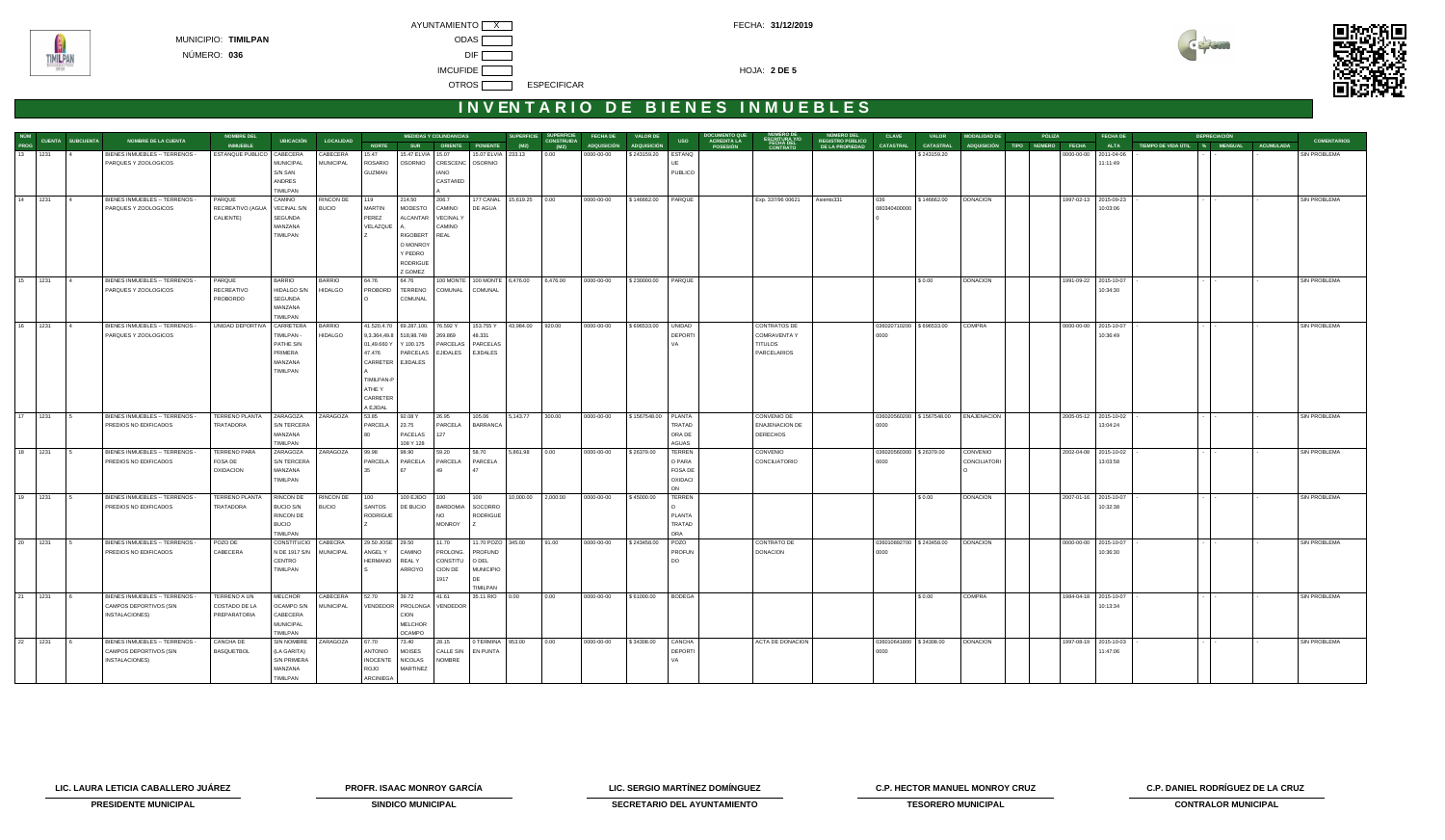



# **INVENTARIO DE BIENES INMUEBLES**

|         |                                           | NOMBRE DE LA CUENTA                                           | <b>NOMBRE DEL</b>             | <b>UBICACIÓN</b>             | <b>LOCALIDAD</b>             |                           |                              | <b>MEDIDAS Y COLINDANCIAS</b> |                              | <b>SUPERFICIE</b> | SUPERFICIE<br>CONSTRUIDA | <b>FECHA DE</b>    | <b>VALOR DE</b>     | <b>USO</b>                 | <b>DOCUMENTO QUE</b><br>ACREDITA LA<br>ESCRITURA Y/O | NÚMERO DEL<br>REGISTRO PÚBLICO | <b>CLAVE</b>                    | <b>VALOR</b>                       | <b>MODALIDAD DE</b>                   | <b>PÓLIZA</b>                 |            | <b>FECHA DE</b>        |                                         | <b>DEPRECIACIÓN</b> |             | <b>COMENTARIOS</b>  |
|---------|-------------------------------------------|---------------------------------------------------------------|-------------------------------|------------------------------|------------------------------|---------------------------|------------------------------|-------------------------------|------------------------------|-------------------|--------------------------|--------------------|---------------------|----------------------------|------------------------------------------------------|--------------------------------|---------------------------------|------------------------------------|---------------------------------------|-------------------------------|------------|------------------------|-----------------------------------------|---------------------|-------------|---------------------|
|         | NÚM<br>PROG CUENTA SUBCUENTA<br>23 1231 6 |                                                               | <b>INMUEBLE</b>               |                              |                              | <b>NORTE</b>              | <b>SUR</b>                   |                               | ORIENTE PONIENTE             | (M2)              | (M2)                     | <b>ADQUISICIÓN</b> | <b>ADQUISICIÓN</b>  |                            | FECHA DE<br>POSESIÓN                                 | DE LA PROPIEDAD                | CATASTRAL                       | <b>CATASTRAL</b>                   |                                       | ADQUISICIÓN TIPO NÚMERO FECHA |            | <b>ALTA</b>            | TIEMPO DE VIDA ÚTIL % MENSUAL ACUMULADA |                     |             |                     |
|         |                                           | BIENES INMUEBLES -- TERRENOS -<br>CAMPOS DEPORTIVOS (SIN      | CANCHA 2A MZA<br>ZARAGOZA     | SIN NOMBRE<br>S/N TERCERA    | ZARAGOZA                     | 60 NATALIA 60<br>MA DEL   | <b>FELICITAS</b>             |                               | 25 CAMINO 22 CAMINO 1,410.00 |                   | 0.00                     | 0000-00-00         | \$50760.00          | CANCHA<br>DEPORTI          |                                                      |                                | 036010660300 \$50760.00<br>0000 |                                    | <b>DONACION</b>                       |                               | 0000-00-00 | 2015-10-02<br>13:05:36 |                                         |                     |             | SIN PROBLEMA        |
|         |                                           | INSTALACIONES)                                                |                               | MANZANA                      |                              | CARMEN                    | TREJO                        |                               |                              |                   |                          |                    |                     | VA                         |                                                      |                                |                                 |                                    |                                       |                               |            |                        |                                         |                     |             |                     |
|         |                                           |                                                               |                               | TIMILPAN                     |                              | <b>FLORES</b>             | PLATA,                       |                               |                              |                   |                          |                    |                     |                            |                                                      |                                |                                 |                                    |                                       |                               |            |                        |                                         |                     |             |                     |
|         |                                           |                                                               |                               |                              |                              |                           | ARCINIEGA EUGENIO            |                               |                              |                   |                          |                    |                     |                            |                                                      |                                |                                 |                                    |                                       |                               |            |                        |                                         |                     |             |                     |
|         |                                           |                                                               |                               |                              |                              |                           | <b>BENJAMIN</b>              |                               |                              |                   |                          |                    |                     |                            |                                                      |                                |                                 |                                    |                                       |                               |            |                        |                                         |                     |             |                     |
|         |                                           |                                                               |                               |                              |                              |                           | Y MARIA                      |                               |                              |                   |                          |                    |                     |                            |                                                      |                                |                                 |                                    |                                       |                               |            |                        |                                         |                     |             |                     |
|         |                                           |                                                               |                               |                              |                              |                           | TREJO<br>PLATA               |                               |                              |                   |                          |                    |                     |                            |                                                      |                                |                                 |                                    |                                       |                               |            |                        |                                         |                     |             |                     |
| 24 1233 |                                           | BIENES INMUEBLES -- EDIFICIOS -                               | BODEGA MUNICIPAL   BARRIO     |                              | TIMILPAN                     |                           | 55 PASTOR 39 CALLE Y 44 JUAN |                               | 41 RIIO                      | 1,644.00          | 100.00                   | 0000-00-00         | \$531483.00         | EDIF.                      | <b>CONTRATO DE</b>                                   |                                | 036 01 009                      | \$531483.00                        | COMPRA                                |                               |            |                        | 0000-00-00 2015-10-07 4 año 11 meses    | 2 \$885.81          | \$52262.55  | <b>SIN PROBLEMA</b> |
|         |                                           | BODEGAS Y DEPOSITOS                                           |                               | HIDALGO S/N                  |                              | RUIZ                      | CAMPOSA                      | PEREZ                         |                              |                   |                          |                    |                     | PUB.O                      | COMPRAVENTA                                          |                                | 06000000                        |                                    |                                       |                               |            | 09:38:24               |                                         |                     |             |                     |
|         |                                           |                                                               |                               | TIMILPAN                     |                              |                           | <b>NTO</b>                   | ARZATE                        |                              |                   |                          |                    |                     | COMERC                     |                                                      |                                |                                 |                                    |                                       |                               |            |                        |                                         |                     |             |                     |
|         |                                           |                                                               |                               | TIMILPAN                     |                              |                           |                              |                               |                              |                   |                          |                    |                     |                            |                                                      |                                |                                 |                                    |                                       |                               |            |                        |                                         |                     |             |                     |
| 25 1233 |                                           | BIENES INMUEBLES -- EDIFICIOS -<br><b>BODEGAS Y DEPOSITOS</b> | NAVE INDUSTRIAL               | CABECERA<br><b>MUNICIPAL</b> | CABECERA<br><b>MUNICIPAL</b> | 79.30<br>PATROCINI ISIDRO | 52.10                        | 160.30<br><b>FELIPE</b>       | 152.60<br>PASCUAL            | 9,965.86          | 1,440.00                 | 0000-00-00         | \$8567427.00        | NAVE<br><b>INDUSTR</b>     |                                                      |                                | 0000                            | 036010800100   \$8567427.00 COMPRA |                                       |                               |            | 10:05:32               | 2000-10-14 2015-10-07 4 año 11 meses    | 2 \$14279.04        | \$842463.60 | <b>SIN PROBLEMA</b> |
|         |                                           |                                                               |                               | S/N                          |                              | O PEREZ                   | SANTIAGO MARTINEZ            |                               | MARTINEZ                     |                   |                          |                    |                     |                            |                                                      |                                |                                 |                                    |                                       |                               |            |                        |                                         |                     |             |                     |
|         |                                           |                                                               |                               | CABECERA                     |                              |                           |                              |                               |                              |                   |                          |                    |                     |                            |                                                      |                                |                                 |                                    |                                       |                               |            |                        |                                         |                     |             |                     |
|         |                                           |                                                               |                               | <b>MUNICIPAL</b>             |                              |                           |                              |                               |                              |                   |                          |                    |                     |                            |                                                      |                                |                                 |                                    |                                       |                               |            |                        |                                         |                     |             |                     |
|         |                                           |                                                               |                               | TIMILPAN                     |                              |                           |                              |                               |                              |                   |                          |                    |                     |                            |                                                      |                                |                                 |                                    |                                       |                               |            |                        |                                         |                     |             |                     |
| 26 1233 |                                           | BIENES INMUEBLES -- EDIFICIOS -<br><b>BODEGAS Y DEPOSITOS</b> | <b>FABRICA DE</b><br>ZARAGOZA | CARRETERA<br>TIMILPAN -      | <b>BARRIO</b><br>OCAMPO      | 83.50<br>ENRIQUE          | 110.70<br>CARRETER           | 94 RIO                        | 93.60<br>ENRIQUE             | 7,426.00          | 0.00                     | 0000-00-00         | \$70000.00          | AGRICOL                    | PROMESA DE<br>COMPRAVENTA                            |                                | 036020574500 \$40843.00<br>0000 |                                    | <b>COMPRA</b>                         |                               |            | 11:03:30               | 0000-00-00 2015-10-03 4 año 11 meses    | 2 \$116.67          | \$6883.37   | SIN PROBLEMA        |
|         |                                           |                                                               |                               | ACAMBAY S/N                  |                              | <b>FLORES</b>             |                              |                               | <b>FLORES</b>                |                   |                          |                    |                     |                            |                                                      |                                |                                 |                                    |                                       |                               |            |                        |                                         |                     |             |                     |
|         |                                           |                                                               |                               | <b>BARRIO</b>                |                              |                           |                              |                               |                              |                   |                          |                    |                     |                            |                                                      |                                |                                 |                                    |                                       |                               |            |                        |                                         |                     |             |                     |
|         |                                           |                                                               |                               | <b>CUARTO DE</b>             |                              |                           |                              |                               |                              |                   |                          |                    |                     |                            |                                                      |                                |                                 |                                    |                                       |                               |            |                        |                                         |                     |             |                     |
|         |                                           |                                                               |                               | OCAMPO                       |                              |                           |                              |                               |                              |                   |                          |                    |                     |                            |                                                      |                                |                                 |                                    |                                       |                               |            |                        |                                         |                     |             |                     |
| 27 1233 |                                           | BIENES INMUEBLES -- EDIFICIOS -                               | AUDITORIO Y PLAZA SIN NOMBRE, | TIMILPAN                     | HUAPANGO                     | 40.40                     | 64.10 J.                     | 33.70                         | 16.20                        | 955.38            | 250.00                   | 0000-00-00         | \$924011.00         | EDIF.                      | EXP. 350/96                                          | ASIENTO 296                    | 036060110600 \$924011.00        |                                    | <b>DONACION</b>                       |                               |            |                        | 0000-00-00 2015-10-07 4 año 11 meses    | 2 \$1540.02         | \$90861.10  | <b>SIN PROBLEMA</b> |
|         |                                           | <b>AUDITORIOS</b>                                             | <b>CIVICA</b>                 | HUAPANGO                     |                              | CAMINO                    | TRINIDAD                     | CAMINO                        | CAPILLA                      |                   |                          |                    |                     | PUB.O                      |                                                      |                                | 0000                            |                                    |                                       |                               |            | 09:37:32               |                                         |                     |             |                     |
|         |                                           |                                                               |                               | S/N                          |                              | REAL                      | MIRANDA                      | REAL                          | DE LA                        |                   |                          |                    |                     | COMERC                     |                                                      |                                |                                 |                                    |                                       |                               |            |                        |                                         |                     |             |                     |
|         |                                           |                                                               |                               | HUAPANGO                     |                              |                           | PICHARDO                     |                               | COMUNIDA                     |                   |                          |                    |                     |                            |                                                      |                                |                                 |                                    |                                       |                               |            |                        |                                         |                     |             |                     |
|         |                                           |                                                               |                               | TIMILPAN                     |                              |                           | Y CAMINO<br>REAL             |                               |                              |                   |                          |                    |                     |                            |                                                      |                                |                                 |                                    |                                       |                               |            |                        |                                         |                     |             |                     |
| 28 1233 |                                           | BIENES INMUEBLES -- EDIFICIOS -                               | AUDITORIO Y CASA              | MELCHOR                      | CABECERA                     | 28 CALLE 12.38 Y          |                              | 12.42,                        | 76.51 Y                      | 9,329.72          | 3,688.00                 | 0000-00-00         | \$9613628.00 UNIDAD |                            | <b>ESCRITURA</b>                                     |                                |                                 |                                    | 036010970100 \$9613628.00 EXPROPIACIÓ |                               |            |                        | 0000-00-00 2015-10-07 4 año 11 meses    | 2 \$16022.71        | \$945340.05 | <b>SIN PROBLEMA</b> |
|         |                                           | <b>AUDITORIOS</b>                                             | DE CULTURA                    | OCAMPO S/N                   | <b>MUNICIPAL</b>             | <b>MELCHOR</b>            | 37.84                        | 11.84, 12.38 47.74            |                              |                   |                          |                    |                     | CIVICO,                    | PUBLICA 431                                          |                                | 0000                            |                                    | N/PERMUTA                             |                               |            | 10:06:12               |                                         |                     |             |                     |
|         |                                           |                                                               |                               | CENTRO                       |                              | <b>OCAMPO</b>             | ROBERTO                      | Y 132.48                      | CAMINO                       |                   |                          |                    |                     | <b>CULTUR</b>              |                                                      |                                |                                 |                                    |                                       |                               |            |                        |                                         |                     |             |                     |
|         |                                           |                                                               |                               | TIMILPAN                     |                              |                           | OSORNIO Y                    | CONCEPCI                      |                              |                   |                          |                    |                     | AL Y                       |                                                      |                                |                                 |                                    |                                       |                               |            |                        |                                         |                     |             |                     |
|         |                                           |                                                               |                               |                              |                              |                           | HERMINIO<br><b>MOLINA</b>    | ON PEREZ,<br>ROBERTO          |                              |                   |                          |                    |                     | <b>DEPORT</b><br><b>VA</b> |                                                      |                                |                                 |                                    |                                       |                               |            |                        |                                         |                     |             |                     |
|         |                                           |                                                               |                               |                              |                              |                           |                              | OSORNIO,                      |                              |                   |                          |                    |                     |                            |                                                      |                                |                                 |                                    |                                       |                               |            |                        |                                         |                     |             |                     |
|         |                                           |                                                               |                               |                              |                              |                           |                              | <b>PATROCINI</b>              |                              |                   |                          |                    |                     |                            |                                                      |                                |                                 |                                    |                                       |                               |            |                        |                                         |                     |             |                     |
|         |                                           |                                                               |                               |                              |                              |                           |                              | O PEREZ Y                     |                              |                   |                          |                    |                     |                            |                                                      |                                |                                 |                                    |                                       |                               |            |                        |                                         |                     |             |                     |
|         |                                           |                                                               |                               |                              |                              |                           |                              | <b>NEMESIO</b>                |                              |                   |                          |                    |                     |                            |                                                      |                                |                                 |                                    |                                       |                               |            |                        |                                         |                     |             |                     |
| 29 1233 |                                           | BIENES INMUEBLES -- EDIFICIOS -                               | <b>AUDITORIO</b>              | CARRETERA                    | YONDEJE                      | l 18                      | 17 CALLE                     | CHIMAL<br>37 CALLE 37         |                              | 657.00            | 630.00                   | 0000-00-00         | \$3407088.00 EDIF.  |                            | CONTRATO DE                                          |                                |                                 | 036040172900 \$3407088.00          | <b>DONACION</b>                       |                               |            |                        | 0000-00-00 2015-10-07 4 año 11 meses    | 2 \$5678.48         | \$335030.32 | <b>SIN PROBLEMA</b> |
|         |                                           | <b>AUDITORIOS</b>                                             | YONDEJE                       | SANTIAGO -                   |                              | <b>DELEGACI</b>           | SIN                          | PRINCIPAL AURELIO             |                              |                   |                          |                    |                     | PUB.O                      | <b>DONACION</b>                                      |                                | 0000                            |                                    |                                       |                               |            | 10:37:26               |                                         |                     |             |                     |
|         |                                           |                                                               |                               | <b>TIMILPAN S/N</b>          |                              | ON                        | <b>NOMBRE</b>                |                               | CABALLER                     |                   |                          |                    |                     | COMERC                     |                                                      |                                |                                 |                                    |                                       |                               |            |                        |                                         |                     |             |                     |
|         |                                           |                                                               |                               | <b>BARRIO</b>                |                              | <b>MUNICIPAL</b>          |                              |                               | O FABELA                     |                   |                          |                    |                     |                            |                                                      |                                |                                 |                                    |                                       |                               |            |                        |                                         |                     |             |                     |
|         |                                           |                                                               |                               | TERCERO                      |                              |                           |                              |                               |                              |                   |                          |                    |                     |                            |                                                      |                                |                                 |                                    |                                       |                               |            |                        |                                         |                     |             |                     |
| 30 1233 |                                           | BIENES INMUEBLES -- EDIFICIOS -                               | <b>DELEGACION</b>             | TIMILPAN<br>EL PALMITO       | EL PALMITO 6.30              |                           | 6.30                         | 10.20                         | 10.20                        | 64.26             | 40.00                    | 0000-00-00         | \$87746.00          | EDIF.                      | Exp. 343/96                                          | ASIENTO 305                    | 036                             | \$87746.00                         | <b>DONACION</b>                       |                               |            |                        | 1997-01-23 2015-10-07 4 año 11 meses    | 2 \$146.24          | \$8628.32   | <b>SIN PROBLEMA</b> |
|         |                                           | EDIFICIOS ADMINISTRATIVOS                                     | <b>MUNICIPAL</b>              | S/N CUARTA                   |                              | <b>CAMINO A</b>           | CAMINO                       | PRIMARIA                      | CAMINO                       |                   |                          |                    |                     | PUB.O                      |                                                      |                                | 030331000000                    |                                    |                                       |                               |            | 10:06:32               |                                         |                     |             |                     |
|         |                                           |                                                               |                               | MANZANA                      |                              | HUAPANG                   | REAL                         | GUADALUP   REAL               |                              |                   |                          |                    |                     | COMERC                     |                                                      |                                |                                 |                                    |                                       |                               |            |                        |                                         |                     |             |                     |
|         |                                           |                                                               |                               | TIMILPAN                     |                              |                           |                              | E VICTORIA                    |                              |                   |                          |                    |                     |                            |                                                      |                                |                                 |                                    |                                       |                               |            |                        |                                         |                     |             |                     |
| 31 1233 |                                           | BIENES INMUEBLES -- EDIFICIOS -                               | DELEGACION                    | SANTIAGUITO                  | SANTIAGUITO 18.20            |                           | 18.20                        | 18 CAMINO                     |                              | 327.60            | 127.00                   | 0000-00-00         | \$343753.00         | EDIF.                      | Exp. 344/96                                          | ASIENTO 214                    | 036050020200 \$343753.00        |                                    | <b>DONACION</b>                       |                               |            |                        | 1996-11-06 2015-10-07 4 año 11 meses    | 2 \$572.92          | \$33802.36  | SIN PROBLEMA        |
|         |                                           | EDIFICIOS ADMINISTRATIVOS                                     | <b>MUNICIPAL</b>              | MAXDA S/N<br>SANTIAGUITO     | MAXDA                        | ROMUALD                   | CALLE SIN<br>NOMBRE          | REAL                          | VERONICA<br>AGUIRRE          |                   |                          |                    |                     | PUB.O<br>COMERC            |                                                      |                                | 0000                            |                                    |                                       |                               |            | 10:06:53               |                                         |                     |             |                     |
|         |                                           |                                                               |                               | MAXDA                        |                              | MARTINEZ                  |                              |                               | <b>MIRANDA</b>               |                   |                          |                    |                     |                            |                                                      |                                |                                 |                                    |                                       |                               |            |                        |                                         |                     |             |                     |
|         |                                           |                                                               |                               | TIMILPAN                     |                              |                           |                              |                               |                              |                   |                          |                    |                     |                            |                                                      |                                |                                 |                                    |                                       |                               |            |                        |                                         |                     |             |                     |

**LIC. LAURA LETICIA CABALLERO JUÁREZ PROFR. ISAAC MONROY GARCÍA LIC. SERGIO MARTÍNEZ DOMÍNGUEZ C.P. HECTOR MANUEL MONROY CRUZ C.P. DANIEL RODRÍGUEZ DE LA CRUZ** 



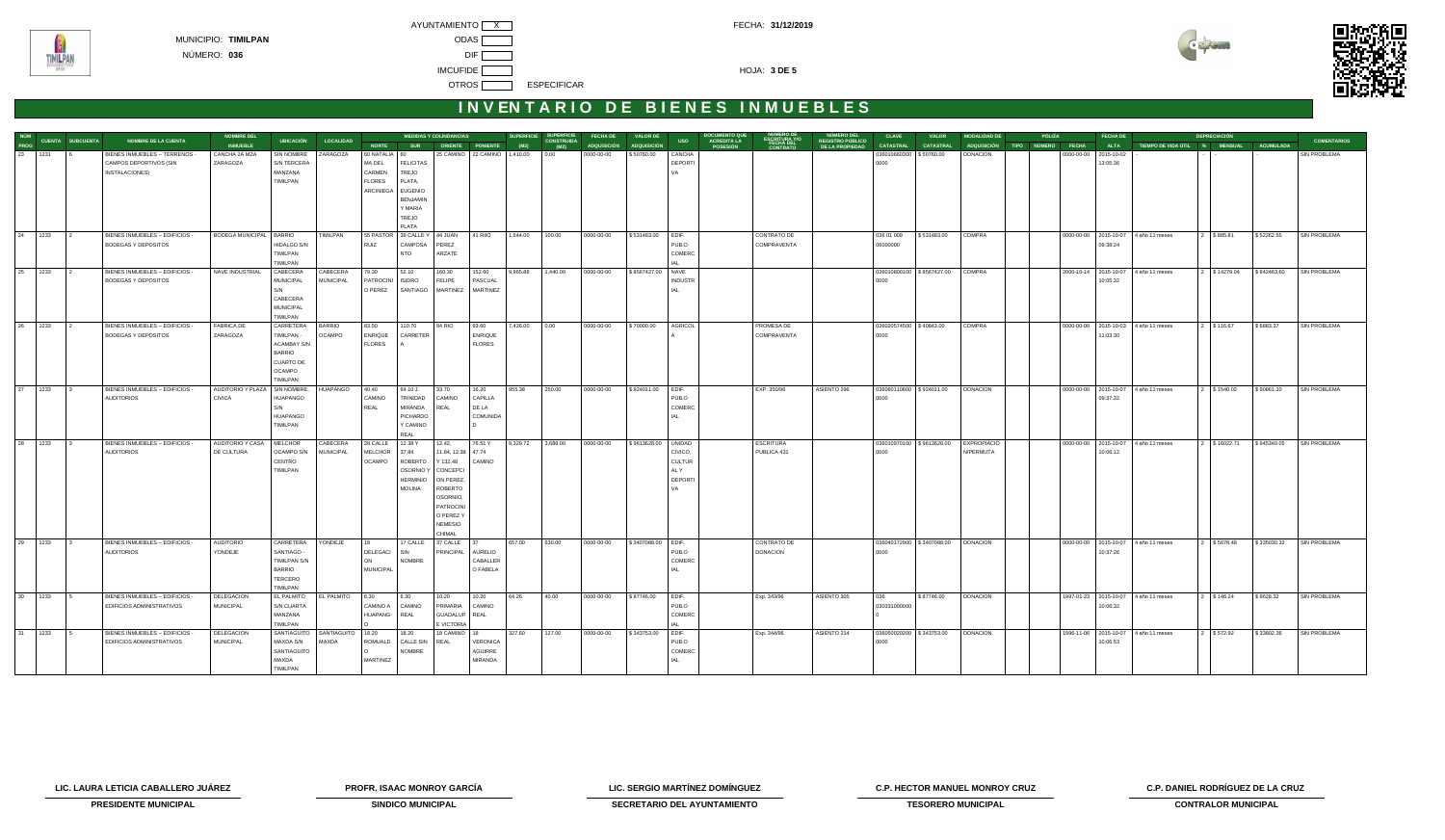



# **INVENTARIO DE BIENES INMUEBLES**

|         |           |                              | <b>MEDIDAS Y COLINDANCIAS</b><br><b>NOMBRE DEL</b><br><b>NOMBRE DE LA CUENTA</b><br><b>LOCALIDAD</b> |                              |                              |                                   |                 |                                             | <b>SUPERFICIE<br/>CONSTRUIDA</b><br><b>SUPERFICIE</b><br><b>FECHA DE</b><br><b>VALOR DE</b> |                                    |          |          |            | <b>DOCUMENTO QUE<br/>ACREDITA LA</b><br>NUMERO DE<br>ESCRITURA Y/O<br><b>CLAVE</b><br><b>MODALIDAD DE</b><br>PÓLIZA<br><b>FECHA DE</b><br><b>VALOR</b> |                |          |                               |                                                   |                          | <b>DEPRECIACIÓN</b>        |                               |           |  |             |                                      |             |                  |                        |
|---------|-----------|------------------------------|------------------------------------------------------------------------------------------------------|------------------------------|------------------------------|-----------------------------------|-----------------|---------------------------------------------|---------------------------------------------------------------------------------------------|------------------------------------|----------|----------|------------|--------------------------------------------------------------------------------------------------------------------------------------------------------|----------------|----------|-------------------------------|---------------------------------------------------|--------------------------|----------------------------|-------------------------------|-----------|--|-------------|--------------------------------------|-------------|------------------|------------------------|
|         |           | NÚM<br>PROG CUENTA SUBCUENTA |                                                                                                      | <b>INMUEBLE</b>              | <b>UBICACIÓN</b>             |                                   | <b>NORTE</b>    | <b>SUR</b>                                  |                                                                                             | ORIENTE PONIENTE                   | (M2)     | (M2)     |            | ADQUISICIÓN ADQUISICIÓN                                                                                                                                | <b>USO</b>     | POSESIÓN | <b>FECHA DEL<br/>CONTRATO</b> | NÚMERO DEL<br>REGISTRO PÚBLICO<br>DE LA PROPIEDAD | <b>CATASTRAL</b>         | <b>CATASTRAL</b>           | ADQUISICIÓN TIPO NÚMERO FECHA |           |  | <b>ALTA</b> | TIEMPO DE VIDA ÚTIL % MENSUAL        |             | <b>ACUMULADA</b> | <b>COMENTARIOS</b>     |
| 32 1233 |           |                              | BIENES INMUEBLES -- EDIFICIOS -                                                                      | PALACIO MUNICIPAL   PLAZA    |                              | CABECERA                          | 27.55           | 27.60,                                      |                                                                                             | 44.10, 36.45 42.45, 36.80 1,147.32 |          | 382.65   | 0000-00-00 | \$3650182.00 EDIF.                                                                                                                                     |                |          | Exp. 342/96 10465             | Asiento 297                                       | 036 01 001               | \$3650182.00               | COMPRA                        |           |  |             | 1996-12-19 2015-10-07 4 año 11 meses | 2 \$6083.64 | \$358934.60      | SIN PROBLEMA           |
|         |           |                              | EDIFICIOS ADMINISTRATIVOS                                                                            |                              | HIDALGO 105                  | <b>MUNICIPAL</b>                  | CALLE           | 17.80,                                      | <b>JOSEFINA</b>                                                                             | Y 5.65                             |          |          |            |                                                                                                                                                        | PUB.O          |          |                               |                                                   | 01000000                 |                            |                               |           |  | 10:07:15    |                                      |             |                  |                        |
|         |           |                              |                                                                                                      |                              | CENTRO                       |                                   | JUAN            | PLAZA                                       | <b>MONROY Y</b>                                                                             | CENTRO                             |          |          |            |                                                                                                                                                        | COMERC         |          |                               |                                                   |                          |                            |                               |           |  |             |                                      |             |                  |                        |
|         |           |                              |                                                                                                      |                              | TIMILPAN                     |                                   | ALDAMA          | <b>HIDALGO Y</b>                            | <b>NESTOR</b>                                                                               | DE SALUD,                          |          |          |            |                                                                                                                                                        | IAL            |          |                               |                                                   |                          |                            |                               |           |  |             |                                      |             |                  |                        |
|         |           |                              |                                                                                                      |                              |                              |                                   |                 | <b>HERMENE</b>                              | GARCIA                                                                                      | <b>FILIBERTO</b>                   |          |          |            |                                                                                                                                                        |                |          |                               |                                                   |                          |                            |                               |           |  |             |                                      |             |                  |                        |
|         |           |                              |                                                                                                      |                              |                              |                                   |                 | GILDO                                       | VELASCO                                                                                     | <b>HUITRON</b>                     |          |          |            |                                                                                                                                                        |                |          |                               |                                                   |                          |                            |                               |           |  |             |                                      |             |                  |                        |
|         |           |                              |                                                                                                      |                              |                              |                                   |                 | COLIN                                       |                                                                                             | CRUZ                               |          |          |            |                                                                                                                                                        |                |          |                               |                                                   |                          |                            |                               |           |  |             |                                      |             |                  |                        |
|         |           |                              |                                                                                                      |                              |                              |                                   |                 | GONZALEZ                                    |                                                                                             | <b>HERMENE</b>                     |          |          |            |                                                                                                                                                        |                |          |                               |                                                   |                          |                            |                               |           |  |             |                                      |             |                  |                        |
|         |           |                              |                                                                                                      |                              |                              |                                   |                 |                                             |                                                                                             | GILDO                              |          |          |            |                                                                                                                                                        |                |          |                               |                                                   |                          |                            |                               |           |  |             |                                      |             |                  |                        |
|         |           |                              |                                                                                                      |                              |                              |                                   |                 |                                             |                                                                                             | COLIN                              |          |          |            |                                                                                                                                                        |                |          |                               |                                                   |                          |                            |                               |           |  |             |                                      |             |                  |                        |
| 33 1233 |           |                              | BIENES INMUEBLES -- EDIFICIOS -                                                                      | DELEGACION Y                 | PRINCIPAL SIN                | YONDEJE                           | 18.30 Y         | 21.80                                       | 12.50                                                                                       | 9.00 Y 3.50 241.00                 |          | 40.00    | 0000-00-00 | \$85454.00                                                                                                                                             | EDIF.          |          | Exp. 334/96 03573             | Asiento 411                                       | 036040170200 \$85454.00  |                            | COMPRA                        |           |  |             | 1997-06-17 2015-10-07 4 año 11 meses | 2 \$142.42  | \$8402.94        |                        |
|         |           |                              | EDIFICIOS ADMINISTRATIVOS                                                                            | PLAZA CIVICA                 | NOMBRE S/N                   |                                   | 3.50            | ANTIGUA                                     | CALLE                                                                                       | LEOCADIO                           |          |          |            |                                                                                                                                                        | PUB.O          |          |                               |                                                   | 0000                     |                            |                               |           |  | 10:07:36    |                                      |             |                  |                        |
|         |           |                              |                                                                                                      |                              | YONDEJE                      |                                   | LEOCADIO        | ESCUELA                                     | PRINCIPAL                                                                                   | CABALLER                           |          |          |            |                                                                                                                                                        | COMERC         |          |                               |                                                   |                          |                            |                               |           |  |             |                                      |             |                  |                        |
|         |           |                              |                                                                                                      |                              | TIMILPAN                     |                                   | CABALLER        | PRIMARIA                                    | SIN                                                                                         | O JIMENEZ                          |          |          |            |                                                                                                                                                        | IAL            |          |                               |                                                   |                          |                            |                               |           |  |             |                                      |             |                  |                        |
|         | 34 1233 5 |                              |                                                                                                      |                              |                              |                                   | O JIMENEZ       |                                             | <b>NOMBRE</b>                                                                               |                                    |          |          |            |                                                                                                                                                        |                |          |                               |                                                   |                          |                            |                               |           |  |             |                                      |             |                  |                        |
|         |           |                              | BIENES INMUEBLES -- EDIFICIOS -<br>EDIFICIOS ADMINISTRATIVOS                                         | <b>DELEGACION</b>            | CARRETERA                    | RINCON DE                         | 14.80           | 16.40<br>GUADALUP CARRETER HERMINIO BARTOLO | 37.60                                                                                       | 37.60                              | 586.56   | 80.00    | 0000-00-00 | $\frac{1}{2}$ \$251050.00 EDIF.                                                                                                                        | PUB.O          |          | Exp. 347/96 10477             | Asiento 304                                       |                          | 036080080400   \$251050.00 | <b>DONACION</b>               |           |  | 10:07:54    | 1997-01-23 2015-10-07 4 año 11 meses | 2 \$418.42  | \$24686.62       | SIN PROBLEMA           |
|         |           |                              |                                                                                                      | <b>MUNICIPAL</b>             | IXTLAHUACA-J<br>ILOTEPEC S/N | <b>BUCIO</b>                      |                 |                                             | MARTINEZ   NOGES                                                                            |                                    |          |          |            |                                                                                                                                                        | COMERC         |          |                               |                                                   | 0000                     |                            |                               |           |  |             |                                      |             |                  |                        |
|         |           |                              |                                                                                                      |                              | PRIMERA                      |                                   | <b>GUADARRA</b> | JILOTEPEC MARTINEZ                          |                                                                                             |                                    |          |          |            |                                                                                                                                                        | IAL            |          |                               |                                                   |                          |                            |                               |           |  |             |                                      |             |                  |                        |
|         |           |                              |                                                                                                      |                              | MANZANA                      |                                   | МΔ              | -IXTLAHUA                                   |                                                                                             |                                    |          |          |            |                                                                                                                                                        |                |          |                               |                                                   |                          |                            |                               |           |  |             |                                      |             |                  |                        |
|         |           |                              |                                                                                                      |                              | TIMILPAN                     |                                   | <b>MONROY</b>   | CA                                          |                                                                                             |                                    |          |          |            |                                                                                                                                                        |                |          |                               |                                                   |                          |                            |                               |           |  |             |                                      |             |                  |                        |
| 35 1233 |           | $\overline{5}$               | BIENES INMUEBLES -- EDIFICIOS -                                                                      | CASA DE LA MUJER             | EL PALMITO                   | EL PALMITO                        | 34              | 34.80                                       | 15.30                                                                                       | l 15                               | 526.32   | 490.00   | 0000-00-00 | \$50000.00                                                                                                                                             | CASA DE        |          |                               |                                                   |                          | \$0.00                     |                               |           |  |             | 0000-00-00 2015-10-07 4 año 11 meses | 2 \$83.33   | \$4916.63        |                        |
|         |           |                              | EDIFICIOS ADMINISTRATIVOS                                                                            |                              | <b>S/N CUARTA</b>            |                                   |                 | SANTOS                                      |                                                                                             | CARRETER                           |          |          |            |                                                                                                                                                        | LA             |          |                               |                                                   |                          |                            |                               |           |  | 10:08:52    |                                      |             |                  |                        |
|         |           |                              |                                                                                                      |                              | MANZANA                      |                                   |                 | <b>RODRIGUE</b>                             |                                                                                             | A A                                |          |          |            |                                                                                                                                                        | <b>MUJER</b>   |          |                               |                                                   |                          |                            |                               |           |  |             |                                      |             |                  |                        |
|         |           |                              |                                                                                                      |                              | TIMILPAN                     |                                   |                 | Z Y                                         |                                                                                             | HUAPANG                            |          |          |            |                                                                                                                                                        |                |          |                               |                                                   |                          |                            |                               |           |  |             |                                      |             |                  |                        |
|         |           |                              |                                                                                                      |                              |                              |                                   |                 | <b>HERIBERT</b>                             |                                                                                             | $\Omega$                           |          |          |            |                                                                                                                                                        |                |          |                               |                                                   |                          |                            |                               |           |  |             |                                      |             |                  |                        |
|         |           |                              |                                                                                                      |                              |                              |                                   |                 | O BARRIOS                                   |                                                                                             |                                    |          |          |            |                                                                                                                                                        |                |          |                               |                                                   |                          |                            |                               |           |  |             |                                      |             |                  |                        |
| 36 1233 |           |                              | BIENES INMUEBLES -- EDIFICIOS -                                                                      | CLINICA DE SALUD             | SANTIAGUITO                  | SANTIAGUITO 50 CAMINO 50 AMADO 40 |                 |                                             |                                                                                             | 40                                 | 2,000.00 | 2,000.00 | 0000-00-00 | \$400000.00                                                                                                                                            | <b>CLINICA</b> |          |                               |                                                   |                          | \$0.00                     | <b>DONACION</b>               |           |  |             | 1997-08-13 2015-10-07 4 año 11 meses | 2 \$666.67  | \$39333.37       | SIN PROBLEMA           |
|         |           |                              | EDIFICIOS ADMINISTRATIVOS                                                                            |                              | MAXDA S/N                    | MAXDA                             | VECINAL         | <b>NICOLAS</b>                              | TERRENO ANTONIO                                                                             |                                    |          |          |            |                                                                                                                                                        |                |          |                               |                                                   |                          |                            |                               |           |  | 10:22:29    |                                      |             |                  |                        |
|         |           |                              |                                                                                                      |                              | SANTIAGUITO                  |                                   |                 | <b>FERMIN</b>                               | DE BIENES PRIMO                                                                             |                                    |          |          |            |                                                                                                                                                        |                |          |                               |                                                   |                          |                            |                               |           |  |             |                                      |             |                  |                        |
|         |           |                              |                                                                                                      |                              | MAXDA                        |                                   |                 |                                             | COMUNALE   MEDINA                                                                           |                                    |          |          |            |                                                                                                                                                        |                |          |                               |                                                   |                          |                            |                               |           |  |             |                                      |             |                  |                        |
|         |           |                              |                                                                                                      |                              | TIMILPAN                     |                                   |                 |                                             |                                                                                             |                                    |          |          |            |                                                                                                                                                        |                |          |                               |                                                   |                          |                            |                               |           |  |             |                                      |             |                  |                        |
|         | 37 1233   |                              | BIENES INMUEBLES -- EDIFICIOS -                                                                      | CENTRO DE SALUD   EL PALMITO |                              | EL PALMITO 38.30                  |                 | 38.30 CASA 73.70                            |                                                                                             | 73.70                              | 1,632.70 | 1,632.70 | 0000-00-00 | \$385000.00 EDIF.                                                                                                                                      |                |          |                               |                                                   |                          | \$0.00                     | <b>DONACION</b>               |           |  |             | 2008-10-17 2015-10-07 4 año 11 meses | 2 \$641.67  | \$37858.37       | SIN PROBLEMA           |
|         |           |                              | EDIFICIOS ADMINISTRATIVOS                                                                            |                              | S/N EL                       |                                   | MELQUIAD DE LA  |                                             | VALENTE                                                                                     |                                    |          |          |            |                                                                                                                                                        | PUB.O          |          |                               |                                                   |                          |                            |                               |           |  | 10:33:39    |                                      |             |                  |                        |
|         |           |                              |                                                                                                      |                              | PALMITO                      |                                   | ES              | <b>MUJER</b>                                | ALCANTAR                                                                                    |                                    |          |          |            |                                                                                                                                                        | COMERC         |          |                               |                                                   |                          |                            |                               |           |  |             |                                      |             |                  |                        |
|         |           |                              |                                                                                                      |                              | TIMILPAN                     |                                   | <b>ALCANTAR</b> |                                             | A, MARTIN                                                                                   |                                    |          |          |            |                                                                                                                                                        | IAI            |          |                               |                                                   |                          |                            |                               |           |  |             |                                      |             |                  |                        |
|         |           |                              |                                                                                                      |                              |                              |                                   |                 |                                             | VELAZQUE                                                                                    |                                    |          |          |            |                                                                                                                                                        |                |          |                               |                                                   |                          |                            |                               |           |  |             |                                      |             |                  |                        |
|         |           |                              |                                                                                                      |                              |                              |                                   |                 |                                             | Z Y LUCIO                                                                                   |                                    |          |          |            |                                                                                                                                                        |                |          |                               |                                                   |                          |                            |                               |           |  |             |                                      |             |                  |                        |
|         |           |                              |                                                                                                      |                              |                              |                                   |                 |                                             | VELAZQUE                                                                                    |                                    |          |          |            |                                                                                                                                                        |                |          |                               |                                                   |                          |                            |                               |           |  |             |                                      |             |                  |                        |
| 38 1233 |           |                              | BIENES INMUEBLES -- EDIFICIOS -                                                                      | <b>EDIFICIO OFICINAS</b>     | PALACIO                      | CABECERA                          | 17.00 M2        | 17.00 M2                                    | 30.77 M2                                                                                    | 30.77 M2                           | 519.00   | 0.00     | 2018-04-30 | \$2710491.81 EDIF.                                                                                                                                     |                |          |                               |                                                   |                          | \$0.00                     | <b>DONACION</b>               | 33<br>ID. |  |             | 2018-04-30 2018-07-27 1 año 8 meses  | 2 \$4517.49 | \$90349.76       |                        |
|         |           |                              | EDIFICIOS ADMINISTRATIVOS                                                                            | ADMINISTRATIVAS              | <b>MUNICIPAL</b>             | MUNICIPAL                         | CALLE           | <b>DIF</b>                                  | PALACIO                                                                                     | VENUSTIA                           |          |          |            |                                                                                                                                                        | PUB.O          |          |                               |                                                   |                          |                            |                               |           |  | 10:45:46    |                                      |             |                  |                        |
|         |           |                              |                                                                                                      |                              | S/N PLAZA                    |                                   | <b>JUAN</b>     |                                             | MUNICIPAL   MUNICIPAL                                                                       | <b>NO</b>                          |          |          |            |                                                                                                                                                        | COMERC         |          |                               |                                                   |                          |                            |                               |           |  |             |                                      |             |                  |                        |
|         |           |                              |                                                                                                      |                              | HIDALGO,                     |                                   | ALDAMA          |                                             |                                                                                             | CARRANZA                           |          |          |            |                                                                                                                                                        | IAL.           |          |                               |                                                   |                          |                            |                               |           |  |             |                                      |             |                  |                        |
|         |           |                              |                                                                                                      |                              | COL. CENTRO,                 |                                   |                 |                                             |                                                                                             |                                    |          |          |            |                                                                                                                                                        |                |          |                               |                                                   |                          |                            |                               |           |  |             |                                      |             |                  |                        |
|         |           |                              |                                                                                                      |                              | TIMILPAN                     |                                   |                 |                                             |                                                                                             |                                    |          |          |            |                                                                                                                                                        |                |          |                               |                                                   |                          |                            |                               |           |  |             |                                      |             |                  |                        |
|         |           |                              |                                                                                                      |                              | ESTADO DE                    |                                   |                 |                                             |                                                                                             |                                    |          |          |            |                                                                                                                                                        |                |          |                               |                                                   |                          |                            |                               |           |  |             |                                      |             |                  |                        |
|         |           |                              |                                                                                                      |                              | MÉXICO S/N                   |                                   |                 |                                             |                                                                                             |                                    |          |          |            |                                                                                                                                                        |                |          |                               |                                                   |                          |                            |                               |           |  |             |                                      |             |                  |                        |
|         |           |                              |                                                                                                      |                              | CENTRO                       |                                   |                 |                                             |                                                                                             |                                    |          |          |            |                                                                                                                                                        |                |          |                               |                                                   |                          |                            |                               |           |  |             |                                      |             |                  |                        |
|         |           |                              |                                                                                                      |                              | TIMILPAN                     |                                   |                 |                                             |                                                                                             |                                    |          |          |            |                                                                                                                                                        |                |          |                               |                                                   |                          |                            |                               |           |  |             |                                      |             |                  |                        |
|         |           |                              |                                                                                                      |                              | ESTADO DE                    |                                   |                 |                                             |                                                                                             |                                    |          |          |            |                                                                                                                                                        |                |          |                               |                                                   |                          |                            |                               |           |  |             |                                      |             |                  |                        |
|         |           |                              |                                                                                                      |                              | <b>MEXICO</b>                |                                   |                 |                                             |                                                                                             |                                    |          |          |            |                                                                                                                                                        |                |          |                               |                                                   |                          |                            |                               |           |  |             |                                      |             |                  |                        |
| 39 1233 |           | I 6                          | BIENES INMUEBLES -- EDIFICIOS -                                                                      | <b>GIMNASIO</b>              | <b>BARRIO</b>                | <b>BARRIO</b>                     | 50 JUAN         | 30 CAMINO                                   | 120 JOSE                                                                                    | 120                                | 4,800.00 | 120.00   | 0000-00-00 | \$131539.00                                                                                                                                            | EDIF.          |          | Exp. 686/96                   | Asiento 144 VOL 31                                | 036030557300 \$131539.00 |                            | <b>INMATRICULA</b>            |           |  |             | 1998-10-27 2015-10-03 4 año 11 meses | 2 \$219.23  | \$12934.65       | <b>INMATRICULACION</b> |
|         |           |                              | GIMNASIOS Y CENTROS DEPORTIVOS MUNICIPAL                                                             |                              | HIDALGO S/N                  | <b>HIDALGO</b>                    |                 | RODRIGUE VECINAL                            | SANTIAGO   MARCELIN                                                                         |                                    |          |          |            |                                                                                                                                                        | PUB.O          |          |                               |                                                   | 0000                     |                            | <b>CION</b>                   |           |  | 1:46:27     |                                      |             |                  | <b>ADMINISTRATIVA</b>  |
|         |           |                              |                                                                                                      |                              | <b>BARRIO</b>                |                                   |                 |                                             | ESTEBAN                                                                                     |                                    |          |          |            |                                                                                                                                                        | COMERC         |          |                               |                                                   |                          |                            | <b>ADMINISTRATI</b>           |           |  |             |                                      |             |                  |                        |
|         |           |                              |                                                                                                      |                              | <b>HIDALGO</b>               |                                   | MARTINEZ        |                                             |                                                                                             | <b>RODRIGUE</b>                    |          |          |            |                                                                                                                                                        | IAL            |          |                               |                                                   |                          |                            |                               |           |  |             |                                      |             |                  |                        |
|         |           |                              |                                                                                                      |                              | TIMILPAN                     |                                   |                 |                                             |                                                                                             |                                    |          |          |            |                                                                                                                                                        |                |          |                               |                                                   |                          |                            |                               |           |  |             |                                      |             |                  |                        |
|         |           |                              |                                                                                                      |                              |                              |                                   |                 |                                             |                                                                                             | MARTINEZ                           |          |          |            |                                                                                                                                                        |                |          |                               |                                                   |                          |                            |                               |           |  |             |                                      |             |                  |                        |
| 40 1233 |           |                              | BIENES INMUEBLES -- EDIFICIOS -                                                                      | MERCADO                      | ANTONIO                      | CABECERA                          | 36 EMILIO 36.50 |                                             | 23.55 JOSE 23.55                                                                            |                                    | 1,030.00 | 1,222.00 | 0000-00-00 | \$4318461.00 EDIF.                                                                                                                                     |                |          | Exp. 349/96                   | Asiento 216                                       | 036 01 011               | \$4318461.00               | <b>COMPRA</b>                 |           |  |             | 1996-11-06 2015-10-07 4 año 11 meses | 2 \$7197.44 | \$424648.72      | <b>SIN PROBLEMA</b>    |
|         |           |                              | <b>MERCADOS</b>                                                                                      | MUNICIPAL                    | VELEZ Y                      | <b>MUNICIPAL</b>                  | HUITRON Y CALLE |                                             | MIRANDA                                                                                     | VENUSTIA                           |          |          |            |                                                                                                                                                        | PUB.O          |          |                               |                                                   | 08000000                 |                            |                               |           |  | 10:09:52    |                                      |             |                  |                        |
|         |           |                              |                                                                                                      |                              | VENUSTIANO                   |                                   | TERMINAL        | <b>ANTONIO</b>                              | SERRANO                                                                                     | <b>NO</b>                          |          |          |            |                                                                                                                                                        | COMERC         |          |                               |                                                   |                          |                            |                               |           |  |             |                                      |             |                  |                        |
|         |           |                              |                                                                                                      |                              | CARRANZA<br>S/N CENTRO       |                                   | DE              | VELEZ                                       |                                                                                             | CARRANZA                           |          |          |            |                                                                                                                                                        | IAL            |          |                               |                                                   |                          |                            |                               |           |  |             |                                      |             |                  |                        |
|         |           |                              |                                                                                                      |                              | <b>TIMILPAN</b>              |                                   | AUTOBUSE        |                                             |                                                                                             | <b>ERMINAL</b>                     |          |          |            |                                                                                                                                                        |                |          |                               |                                                   |                          |                            |                               |           |  |             |                                      |             |                  |                        |
|         |           |                              |                                                                                                      |                              |                              |                                   |                 |                                             |                                                                                             |                                    |          |          |            |                                                                                                                                                        |                |          |                               |                                                   |                          |                            |                               |           |  |             |                                      |             |                  |                        |

**LIC. LAURA LETICIA CABALLERO JUÁREZ PROFR. ISAAC MONROY GARCÍA LIC. SERGIO MARTÍNEZ DOMÍNGUEZ C.P. HECTOR MANUEL MONROY CRUZ C.P. DANIEL RODRÍGUEZ DE LA CRUZ**